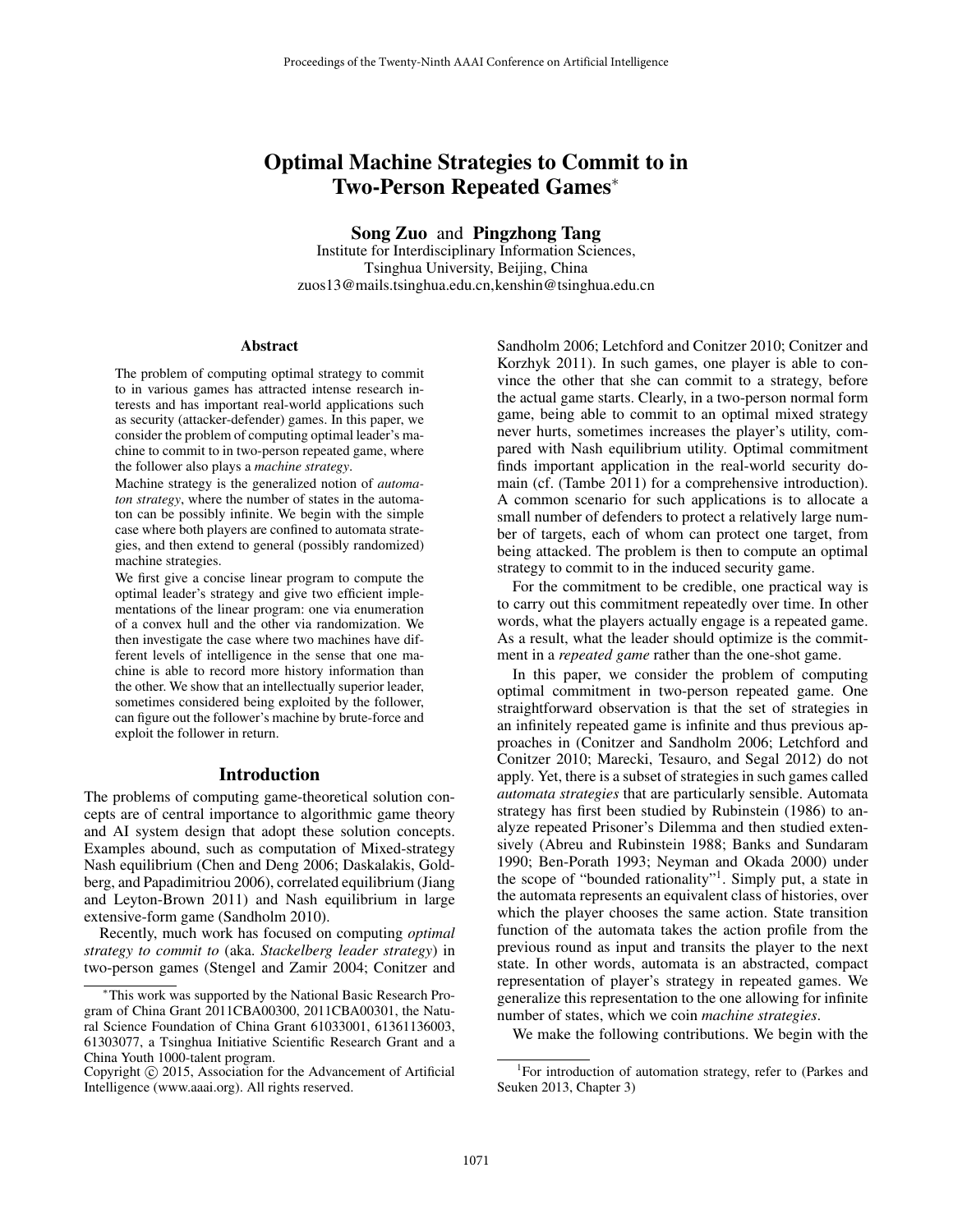simple machines and then extend the techniques to general, possibly randomized machines. We give a concise linear program to compute the optimal leader's machine. The linear program involves operations over the convex hull formed by the set of utility profiles. We give two efficient implementations for this part of the linear program: one via deterministic implementation and the other via randomization.

We further consider a more interesting case where two players use machine strategies with different complexities, in the sense that one can record more history information than the other. We show that a superior leader can exploit the follower by explicitly computing the follower's machine configuration.

## Preliminaries

We now recall some game-theoretical preliminaries.

# Repeated games and machine strategies

Definition 1. *A two-person normal-form game is a tuple*  $G = (A, B, u)$ *, where* 

- $A = \{a_1, \ldots, a_m\}$  *is the action set for player 1.*
- $B = \{b_1, \ldots, b_n\}$  *is the action set for player 2.*
- $u: A \times B \to \mathbb{R}^2$  is the utility function for pure strategies.

Let  $S_1 = \Delta(A), S_2 = \Delta(B)$  *be the sets of all probabilistic distributions over* A, B *and hence the sets of all mixed strategies for player 1 and player 2 respectively. The definition of utility function naturally extends to mixed strategies, i.e., for*  $s_1 \in S_1$ ,  $s_2 \in S_2$ ,  $u(s_1, s_2) = \mathbb{E}_{\alpha \sim s_1, \beta \sim s_2} u(\alpha, \beta)$ .

**Definition 2.** In a repeated game  $G<sup>T</sup>$ , the same stage game G *is played by the same players for* T *periods. We consider the case where the stage game is a two-person normal-form game and is infinitely repeated, i.e.,*  $T = \infty$ *.* 

One observation is that the set of strategies in an infinitely repeated game is infinite and thus previous approaches in (Conitzer and Sandholm 2006; Letchford and Conitzer 2010; Marecki, Tesauro, and Segal 2012) do not apply. Yet, there is a subset of strategies called *automata strategies* that are widely used (Osborne and Rubinstein 1994; Shoham and Leyton-Brown 2009; Parkes and Seuken 2013). We extend this notion to formulate the memory complexity measure of *all feasible strategies*.

Definition 3. *A machine strategy (or simply machine),* M*, is a tuple*  $M = (Q, q^0, \lambda, \mu)$ *, where*  $Q$  *is the set of states,*  $q^0 \in Q$  *is the initial state,*  $\lambda: Q \to A$  *for player 1 (or*  $\lambda: Q \to B$  *for player 2) specifies the action for each state, and finally*  $\mu$  :  $Q \times A \times B \rightarrow Q$  *is the state transition function.*

In each stage, M chooses the action prescribed by the current state, receives the action profile played in the last stage and transits to the next state according to the state transition function.

Notice that  $Q$  is not restricted to be finite, so we actually define all feasible strategies as machines. For machine strategies with finite state sets, we call them *automata strategies*.

**Definition 4.** A machine strategy  $M = (Q, q^0, \lambda, \mu)$  is an *automata strategy, if* Q *is a finite set.*

The flexibility of allowing for infinite state set facilitates our study of complex machines that use states to record past plays. Let M be the set of all machine strategies for  $G^{\infty}$ . We can partition  $M$  into sub-classes of machine strategies. Within each sub-class memory space (size of the state set) grows at the same "rate".

**Definition 5.** Let  $M_{O(f(t))}$  be the set of machine strategies that may reach at most  $2^{O(f(t))}$  different states in the first  $t$ *periods of* G<sup>∞</sup>*. Formally as follows*

$$
\mathcal{M}_{O(f(t))} = \left\{ M \in \mathcal{M} : |Q^t| \le 2^{O(f(t))} \right\}
$$

*where* Q<sup>t</sup> *is recursively defined as follows,*

$$
Q^0 = \{q^0\}
$$

 $Q^t = Q^{t-1} \cup \{\mu(q', a, b) : q' \in Q^{t-1}, a \in A, b \in B\}, t \ge 1$ 

The  $O$  function here and  $o$  function in the next paragraph refer to the standard big and small O notations. By definition, M is an automata strategy if and only if  $M \in \mathcal{M}_{O(1)}$ . Restricting attention to the set  $\mathcal{M}_{O(t)}$  in fact does not lose any generality since the memory space of size  $O((mn)^t)$  =  $2^{O(t)}$  is sufficient to record perfect history information.

However, if both machines' memory spaces do not grow fast enough, both of them only use finite many states through out the game. Consider the machine generated by  $M_1 \times M_2$ (in analogy to Cartesian product of automata). If  $M_1 \in$  $M_{O(f_1(t))}, M_2 \in \mathcal{M}_{O(f_2(t))}$  and  $f_1(t) + f_2(t) \leq o(\log t)$ , then the number of states of machine  $M_1 \times M_2$  is  $o(t)$ . It means that the number of states for recording the play sequence grows slower than  $t$ . Therefore, the play will end up in a loop. It also implies that, there exist  $M_1$ ,  $M_2 \in \mathcal{M}_{O(1)}$ that can perfectly represent  $M_1, M_2$ .

We use the standard notion of limit-of-means utility for infinite repeated game.

Definition 6. *The limit-of-means utility over the infinite ac*tion sequence  $(a^t, b^t)_{t=1}^{\infty}$  resulted by  $M_1$  and  $M_2$  is

$$
u^{1}(M_{1}, M_{2}) = \lim_{T \to \infty} \frac{1}{T} \sum_{t=1}^{T} u(a^{t}, b^{t})
$$

Our final notion is called *security level* (Shoham and Leyton-Brown 2009, Chapters 3).

Definition 7. *Security level (aka. minmax value) is the maximum utility a player can ensure in the game regardless of the strategies of the other player. In other words, if the utility one gets is less than his security level, he always has incentive to deviate to some other strategy.*

Let  $\sigma_l(G, \mathcal{M}_1, \mathcal{M}_2)$  *be the security level of player*  $l \in$  $\{1, 2\}$  *in game G with*  $\mathcal{M}_1$  *and*  $\mathcal{M}_2$  *being the machine strategy spaces respectively.*

We include two examples of machine strategy in the full version of this paper.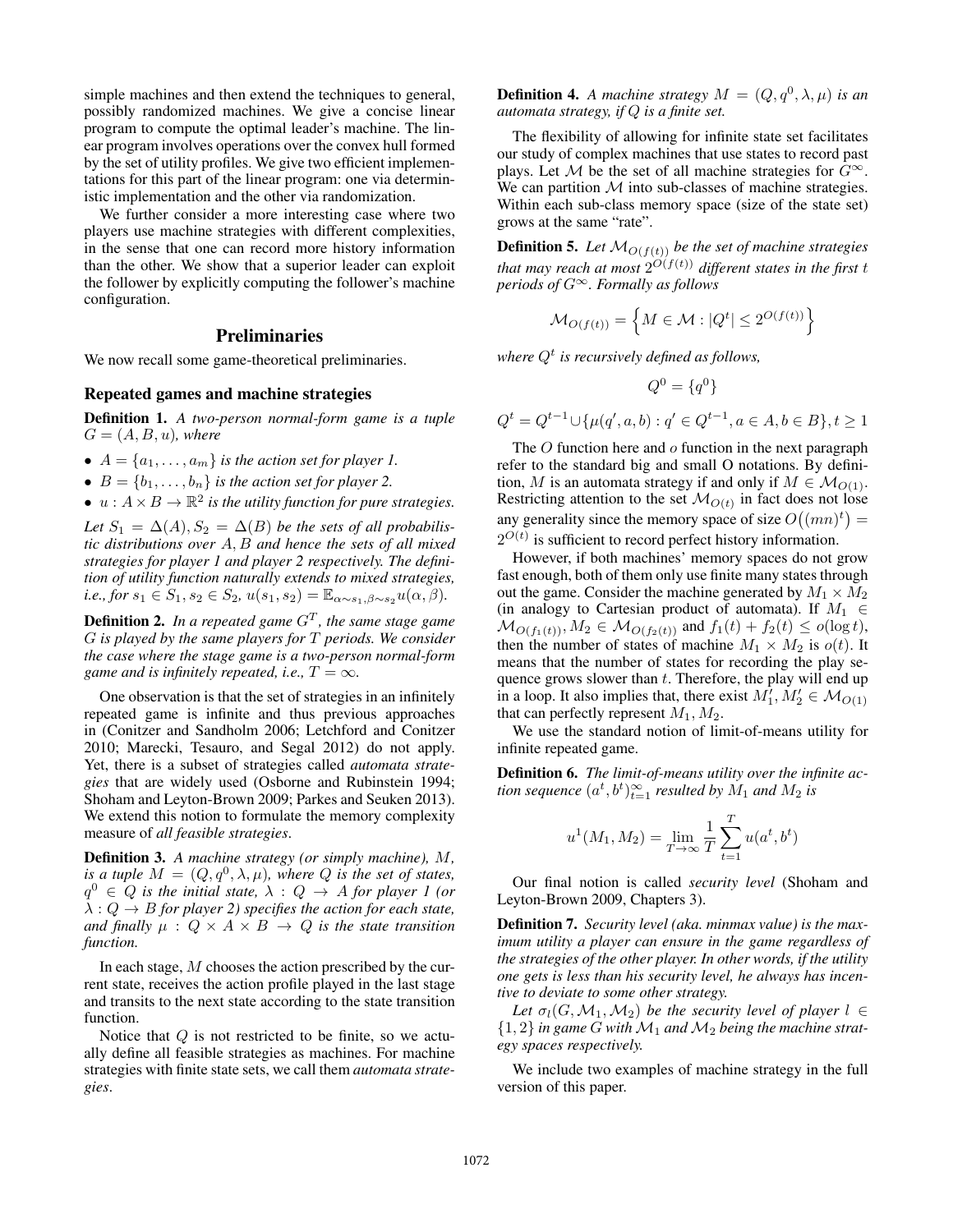## Folk Theorem for Machine Strategies

Before our results, we present an alternative Folk theorem as a useful lemma when two players are confined to machine strategies.

Lemma 1 (Folk Theorem for Machine Strategies). *If the utility profile*  $(v_1, v_2)$  *is a convex combination of*  $P =$  ${u(a, b) : a \in A, b \in B}$  *and dominates the security levels for both players, then it can be*

- *realized as a Nash equilibrium utility profile played by two machine strategies with growing memory space (i.e.,*  $\exists M_1, M_2 \in \mathcal{M}_{O(\log t)}$  *such that*  $(M_1, M_2)$  *is a Nash equilibrium and the utility*  $u^1(M_1, M_2) = (v_1, v_2)$ ,
- *or -approximated by a Nash equilibrium utility profile played by two automata strategies for any given*  $\epsilon > 0$  $(i.e., \forall \epsilon > 0, \exists M_1, M_2 \in \mathcal{M}_{O(1)}$  *such that*  $(M_1, M_2)$  *is a* Nash equilibrium and  $||u^1(M_1, M_2) - (v_1, v_2)||_2 \le \epsilon$ ).

*Especially, if the utility profile*  $(v_1, v_2)$  *is further a rational combination of* P*, then it can be realized by a Nash equilibrium utility profile played by two automata strategies.*

*Here*  $(v_1, v_2)$  *is a convex and rational combination of*  $P$ *if there exists*  $k_{ab} \in \mathbb{N}$  *for*  $a \in A, b \in B$  *such that* 

$$
(v_1, v_2) = \frac{\sum_{a \in A, b \in B} k_{ab} u(a, b)}{\sum_{a \in A, b \in B} k_{ab}}
$$

For readers not familiar with Folk theorem, an explicit constructive proof can be found in the full version.

Remark 1. *A two-person normal-form game may not have a pure NE, so the utility profile that dominates the security levels for both players (aka. enforceable utility profile) may not be located in the convex hull of* P. In this case,  $G^{\infty}$  does *not have any NE. In contrast, if randomization is allowed, the existence of NE for*  $G^{\infty}$  *is guaranteed, which we will discuss in the last section.*

*However, the existence of optimal commitment is independent with the existence of pure NE of* G*, (we will show the independence in the next section), so our results do not rely on any assumption on* G*.*

## Commitment

We study the two-person Stackelberg game between players who use automata strategies in this section and extend the results to machine strategies in next section. We prove the existence by explicit construction and give a linear algorithm for its computation.

#### **Definitions**

Consider  $G^{\infty}$  as a two-person Stackelberg game where the *leader* (player 1) first commits to a strategy  $M_1$  and then the *follower* (player 2) chooses a best response strategy  $M_2$ with respect to  $M_1$ . Given player 1 choosing  $M_1$ , player 2's problem is to solve the following optimization problem:

$$
M_2^* = \arg\max_{M_2} u_2^1(M_1, M_2).
$$

The goal of player 1 is to maximize his own utility, i.e., to solve the following optimizing problem:

$$
M_1^* = \arg\max_{M_1} u_1^1(M_1, \arg\max_{M_2} u_2^1(M_1, M_2)).
$$

### Optimal automata strategy to commit to

In this section, we prove the base of our main results. We prove by construction that the optimal automata strategy to commit to exists and can be found in linear time.

**Theorem 1.** For the infinite repeated game  $G^{\infty}$  under limit*to-means utility, there exists an optimal automata strategy for player 1 to commit to, i.e.,*

$$
M_1^* = \arg\max_{M_1 \in \mathcal{M}_{O(1)}} u_1^1(M_1, \arg\max_{M_2 \in \mathcal{M}} u_2^1(M_1, M_2))
$$

*Furthermore, it can be computed in linear time* O(mn)*.*

Following previous observations, the utility profile, denoted by  $(v_1, v_2)$ , of this game must be located in the convex hull of the set of all utilities reachable from pure strategy profiles  $P = \{u(a, b) : a \in A, b \in B\}$ , denoted by Conv(P), in order to be attainable by  $G^{\infty}$ . Moreover, since the strategy of player 2,  $M_2$ , is the best response to  $M_1^*$ ,  $v_2$ must be no less than the security level of player 2 which can be guaranteed by player 2 alone. Notice that for any utility profile satisfying these two conditions (and is rational combination of  $P$ <sup>2</sup>, by the constructive proof of lemma 1, there exist  $M_1$  and  $M_2$  such that  $M_2$  is the best response to  $M_1$ and they together achieve the utility profile  $(v_1, v_2)$ . (Despite the Nash equilibrium of G may not exist.) Let  $(a', b')$ and  $(a'', b'')$  be the utility profiles that reach the security levels for player 1 and player 2 respectively, i.e.,

$$
b' = \arg\min_{b \in B} \max_{a \in A} u_1(a, b), \ a' = \arg\max_{a \in A} u_1(a, b')
$$
  

$$
a'' = \arg\min_{a \in A} \max_{b \in B} u_2(a, b), \ b'' = \arg\max_{b \in B} u_2(a'', b)
$$

Hence the remaining problem is how to maximize the utility of player 1. The problem of player 1 is as follows,

maximize 
$$
v_1 = u_1^1(M_1, M_2)
$$
   
\nsubject to  $(v_1, v_2) \in Conv(P)$   
\n $v_2 \ge u_2^1(a'', b'') = v_2''$ 

which is in fact a linear program (LP) of  $v_1$  and  $v_2$ . Notice that the solution to this linear program is always non-empty, since solution  $(v''_1, v''_2) = (u_1^1(a'', b''), u_2^1(a'', b''))$  satisfies all the boundary conditions.

*Proof.* We give a constructive proof to theorem 1.

- 1. Solve linear program (1) and get the solution  $(v_1^*, v_2^*)$ .
- 2. Construct  $M_1^*$ ,  $M_2^*$  as we did in the proof of lemma 1 such that the utility profile of  $(M_1^*, M_2^*)$  is  $(v_1^*, v_2^*)$ .
- 3. Output  $M_1^*$  as the final result.

The complexity will be discussed in the next subsection.  $\Box$ 

A very useful observation is that the solution to the linear program (1) can be achieved at an extreme point of the polytope, i.e., either an element of  $P$ , or the intersection of line  $v_2 = v_2''$  and the boundary of  $Conv(P)$ .

<sup>&</sup>lt;sup>2</sup>If it is irrational combination of  $P$ , this problem can be solved in an arbitrarily approximated sense.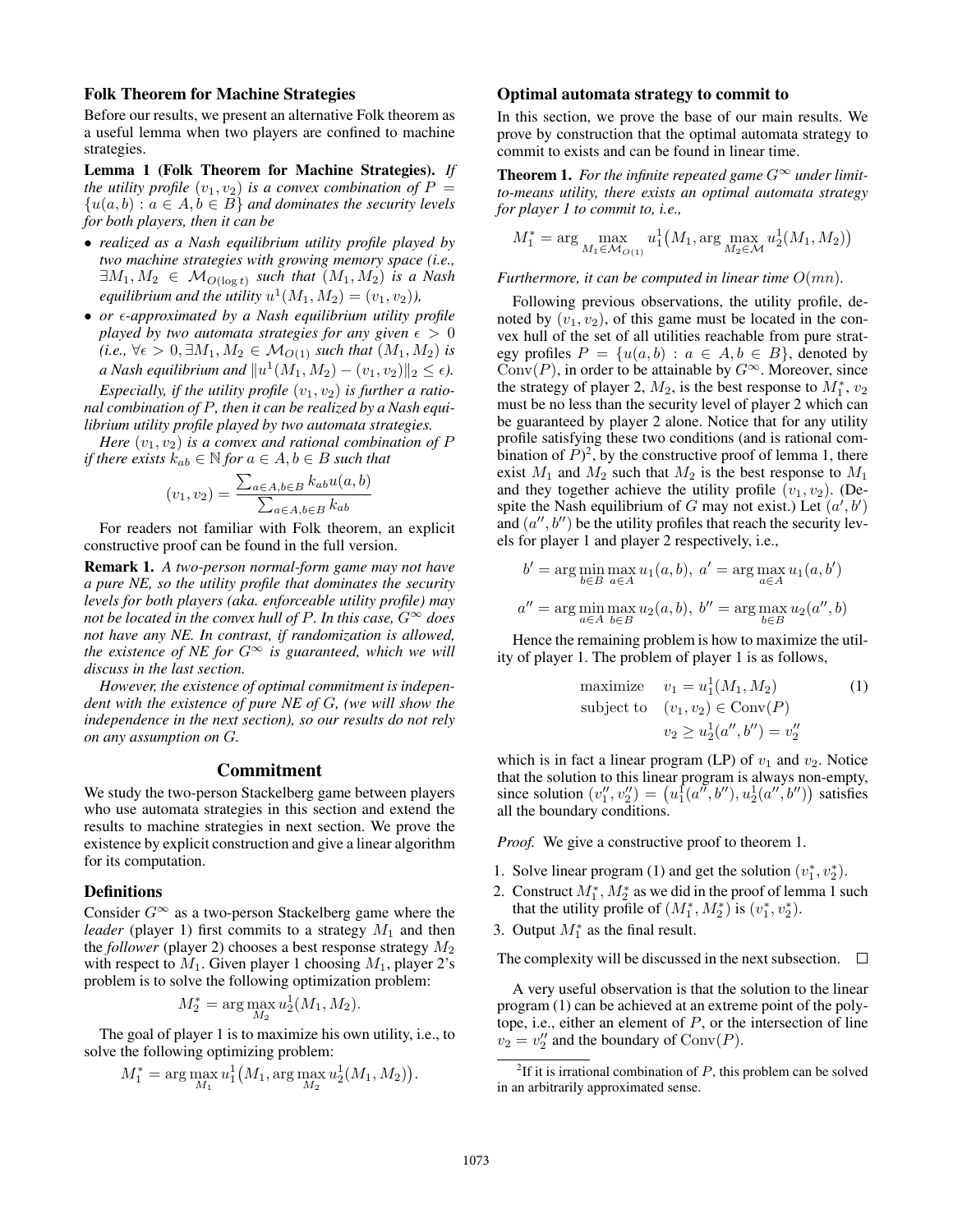

Figure 1: (a) Optimal commitment for player 1 in PD. (b)(c) Two types of solutions.

Example Consider an example where the stage game G is Prisoner's dilemma:  $A = B = \{C, D\}$  and  $u(C, C) =$  $(3, 3), u(C, D) = (0, 5), u(D, C) = (5, 0), u(D, D) =$  $(1, 1)$ . Hence  $v''_2 = 1$ , and the linear program is

max 
$$
v_1
$$
  
subj.t.  $(v_1, v_2) \in Conv(\{(1, 1), (0, 5), (3, 3), (5, 0)\})$   
 $v_2 \ge v_2'' = 1$ 

The optimal solution is  $(v_1, v_2) = (13/3, 1)$ , and the constructed result  $M_1^*$  is shown as figure 1 (a).

# Implementing the LP

According to the proof of theorem 1, the bottleneck of solving the problem is to solve the specific linear program efficiently. Direct implementation of the linear program would induce a linear program of  $O(mn)$  constraints. For more efficient implementations, we provide two algorithms. One is deterministic and the other is randomized.

A deterministic algorithm in  $O(mn \log(mn))$  The deterministic algorithm is simply to compute the convex hull of P in time  $O(mn \log(mn))$  (Graham 1972), find the intersection of the remaining inequality and the convex hull in time  $O(mn)$ , and finally get the optimal  $v_1$  in time  $O(mn)$ .

A randomized algorithm in  $O(mn)$  The randomized algorithm solves the linear program as follows.

**Case 1:** There exists element in  $P$  that is the solution. In this case, we are done (see figure 1(b)).

**Case 2:** Otherwise (see figure  $1(c)$ ) the solution must be the intersection point of line  $p_1p_2$  and line  $v_2 = v_2''$ , where  $p_1, p_2 \in P$  are on different sides of line  $v_2 = v_2''$ . Without loss of generality, suppose  $p_1$  is above line  $v_2 = v_2''$  and  $p_2$ is below it. Then the first coordinate of  $p_2$  is greater than  $p_1$ .

Let  $P_a$  be the set of elements in P above the separating line, and  $P<sub>b</sub>$  be the set of elements in P below the separating line. Then the following *Algorithm 1* deals with this case.

*Proof.* Correctness: In each iteration, the algorithm either returns the solution when the "if" condition is satisfied, or removes at least one element,  $p_M$ , from  $P_M \cup P_m$ . Thus it always terminates. If we show that it never removes any element that might be the solution, it must return the solution. Algorithm 1: Solving for case 2. **input** :  $\{P_M, P_m\} = \{P_a, P_b\}$ output:  $\{p_1, p_2\}$ while *result is not found* do Let  $P_M$  be the larger set,  $P_m$  be the smaller set; Pick  $p_M$  from  $P_M$  uniformly at random; Find  $p_m \in P_m$  s.t.  $P_m$  is to the left of line  $p_M p_m$ ; if  $P_M$  is also to the left of line  $p_Mp_m$  then **return**  $\{p_1, p_2\} = \{p_M, p_m\};$ else Remove all the elements in  $P<sub>M</sub>$  that are on or to the left of line  $p_Mp_m$ ;



Figure 2: The plane is divided into 4 regions

Now we prove that the algorithm never removes "good" elements from  $P_a$  nor  $P_b$ . W.l.o.g., suppose  $P_a = P_M$  has more elements than  $P_b$ . Lines  $p_M p_m$  and  $v_2 = v''_2$  divide the plane into four pieces (see figure 2). If the iteration ever reaches the removing step, there must be an element  $p'_M \in P_a$  in area 1. Notice that  $p_m$  is selected such that there is no element in area 4. Therefore the final solution which keeps all the elements on or to the left of it must: i).go through area 1 and area 3; ii).keep  $p_m$  and  $p'_M$  on or to its left. Thus it never goes through area 2. In other words, removing elements in area 2 does not block the true solution.

**Complexity:** Let  $h(n_1, n_2)$  be the expected running time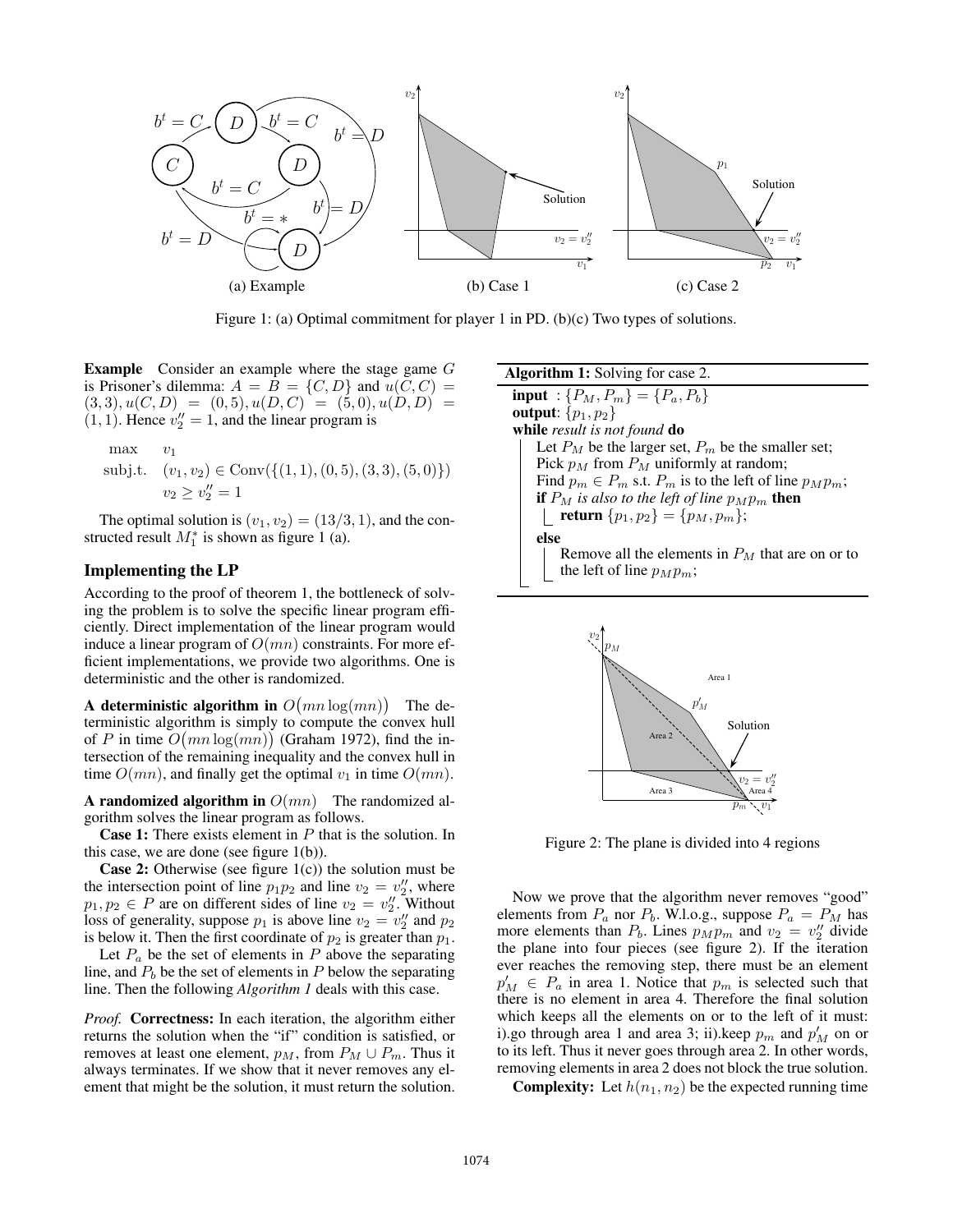of *Algorithm 1* on input  $P_a, P_b$ , where  $n_1 = |P_a|, n_2 =$ | $P_b$ |. Then we prove that  $h(n_1, n_2) \le c_1 n_1 + c_2 n_2 + c_0$  for sufficiently large constants  $c_0, c_1, c_2$  by induction.

- When  $n_1, n_2 \leq 3$ ,  $h(n_1, n_2) = O(1)$ .
- Suppose  $\forall n_1, n_2 \leq N$ ,  $h(n_1, n_2) \leq c_1 n_1 + c_2 n_2 + c_0$ .
- Let  $O(N) \leq c_1 N/2$  be the time for a single iteration.

$$
h(N+1, N) \leq O(N) + \frac{1}{N+1} \sum_{i=1}^{N+1} h(i, N)
$$
  
\n
$$
\leq O(N) + (N/2 + 1)c_1 + Nc_2 + c_0
$$
  
\n
$$
\leq (N+1)c_1 + Nc_2 + c_0
$$

- Notice that  $h(n_1, n_2)$  is symmetric, then by the same argument  $h(N+1, N+1) \leq (N+1)c_1 + (N+1)c_2 + c_0$ .
- Therefore  $h(n_1, n_2) \le c_1 n_1 + c_2 n_2 + c_0 \le O(n_1 + n_2)$ .

So the expected time complexity is  $O(|P|) = O(mn)$ .  $\Box$ 

## Commitments for general machine strategies

As the succession of the previous section, we continue studying the Stackelberg game where two players are using general machines beyond automata. Especially, we focus on how fast memory space grows can make a difference in asymmetric intelligence games. We show that the space complexity significantly affects the dynamics between these two machines. In the next section, we apply these results to extend our main theorem to randomized case and most of the machine cases.

#### Optimal machine strategy to commit to

We first present our main theorem for machine strategies. Later we show by construction that the optimal machine strategy to commit to exists and can be found efficiently.

**Theorem 2.** For the infinite repeated game  $G^{\infty}$  under limit*to-means utility, given that the machine strategy of player 2 is chosen from a subset*  $M' \subset M$ *, there exists an optimal machine strategy in*  $M_{O(f(t))}$  *for player 1 to commit to, i.e.,* 

$$
M_1^* = \arg\max_{M_1 \in \mathcal{M}_{O(f(t))}} u_1^1(M_1, \arg\max_{M_2 \in \mathcal{M}'} u_2^1(M_1, M_2))
$$

*where*  $f(t)$  *is an arbitrary function such that*  $\omega(1) \leq f(t) \leq$  $O(t)$ , and the subset  $\mathcal{M}'$  is defined as follows<sup>3</sup>,

$$
\mathcal{M}' = \left(\mathcal{M}_{O(t)} \setminus \mathcal{M}_{O(\log t)}\right) \cup \mathcal{M}_{o(\log f(t) / \log \log f(t))}
$$

Notice that generally machines have infinite states, so usually cannot be described explicitly. However, the state transition function of our construction is *Turing computable* (see algorithm 2), so we can find the Turing machine that computes this function efficiently and use it as an alternative presentation of the actual machine.



Figure 3: Lowering player 2's security level

Growing memory space enables machines to "record" increasingly more information as the game proceeds. Especially, compared with automata, machines with growing memory space (at least  $O(\log t)$ ) can avoid looping forever.

However, the additional memory does not change the fact that the utility profile must lie in the convex hull,  $Conv(P)$ . By lemma 1, if the utility profile lies in  $Conv(P)$  and dominates security levels of both players, it is achievable by Nash equilibrium. If it only dominates the security level of player 2, it is still achievable under Stackelberg game. Conversely if it is not in  $Conv(P)$  or it does not dominate the security level of player 2, it is never achievable under Stackelberg game, even if machine strategies were allowed.

In fact, it helps one to *lower the security level of the adversary* and *ensure a relatively high security level of the player*. Even though one can do nothing to the convex hull with advanced intelligence, being able to manipulate the security level is powerful enough to change the outcome of the game.

In other words, the extra memory does not help the players while they are still in cooperation, but ensures a higher utility once the cooperation is no longer sustained.

#### Manipulate the security levels

In this subsection, we discuss how to manipulate the security levels. An extreme way for one with its memory space growing sufficiently faster than the other one is to analyze its adversary's strategy and predict the future actions.

Lemma 2 describes how much extra memory is necessary for player 1 to suppress the security level of player 2.

**Lemma 2.** *For*  $\Omega(\log t) \leq f_1(t) \leq O(t)$ ,  $\Omega(1) \leq f_2(t)$ *such that*  $f_2(t) = o(\log f_1(t) / \log \log f_1(t))$ 

$$
\sigma_2(G^{\infty}, \mathcal{M}_{O(f_1(t))}, \mathcal{M}_{O(f_2(t))}) = \max_{b \in B} \min_{a \in A} u_2(a, b)
$$

Recall that  $\sigma_l(G, \mathcal{M}_1, \mathcal{M}_2)$  is the security level of player  $l \in \{1,2\}$  in game G with  $\mathcal{M}_1$  and  $\mathcal{M}_2$  being the machine strategy spaces for player 1 and player 2 respectively. If both use automata strategies, the security level of player 2 is

$$
\sigma_2(G^{\infty},\mathcal{M}_{O(1)},\mathcal{M}_{O(1)})=\min_{a\in A}\max_{b\in B}u_2(a,b)
$$

which is greater than the quantity given in lemma 2.

In other words, with sufficient memory ability player 1 gains extra chance to increase his utility by reducing the security level of player 2. It is even more powerful in Stackelberg games, i.e., player 1 can further squeeze player 2's

 $3\mathcal{M}'$  contains the powerful machines, which are too powerful to be exploited, and the weaker ones, which can be exploited by other machines with certain power.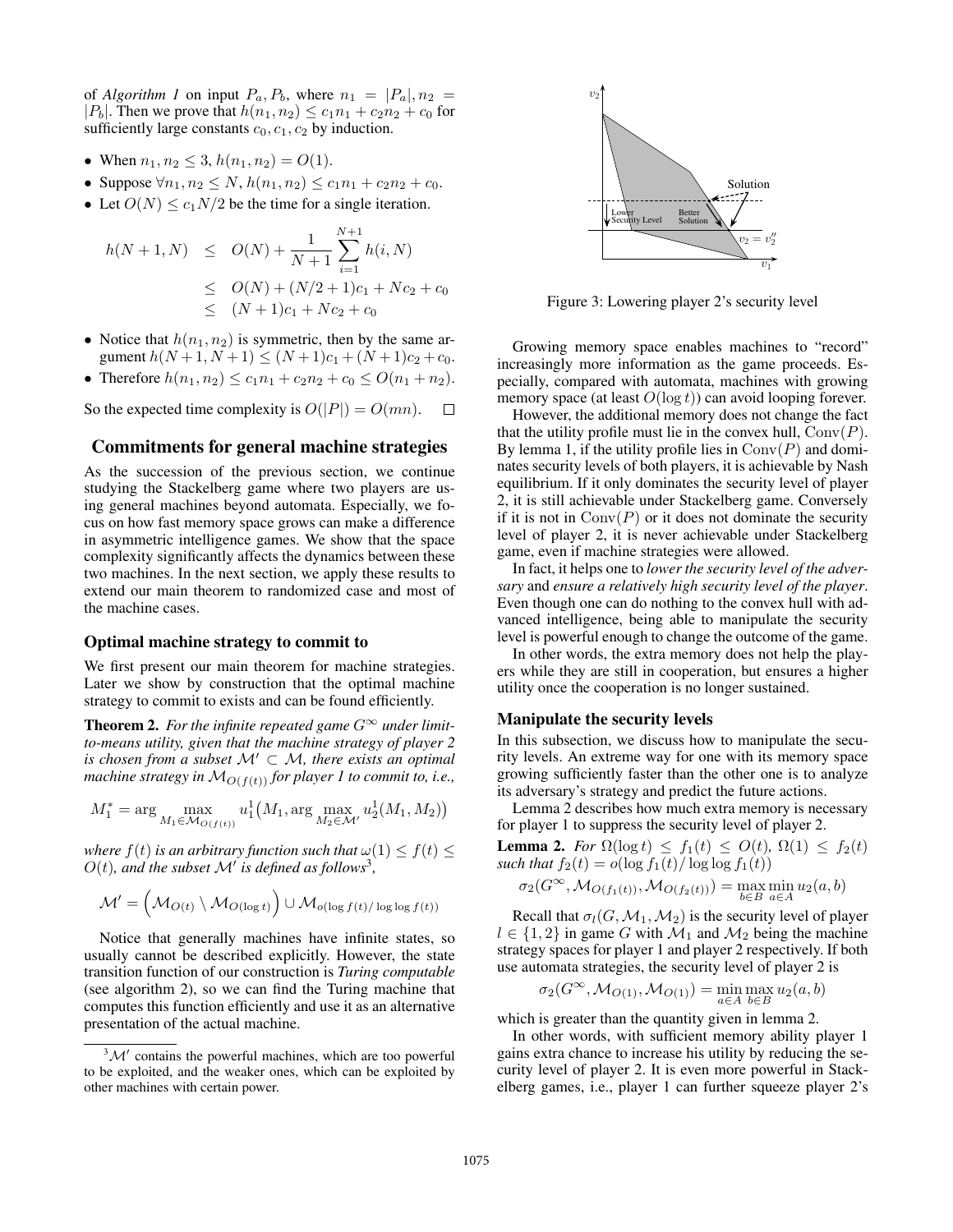utility to increase his utility (see figure 3). The utility profile in theorem 2 is calculated in the same way as theorem 1 except using security level given by lemma 2 when player 1 is able to exploit player 2. Finally, we explicitly construct player 1's machine that (when cooperation no longer sustained) achieves the security level specified in Lemma 2.<sup>4</sup>

| <b>Algorithm 2:</b> Suppressing the security level of player 2.                                                                                                                                                                                            |  |  |  |  |
|------------------------------------------------------------------------------------------------------------------------------------------------------------------------------------------------------------------------------------------------------------|--|--|--|--|
| <b>input</b> : Previous state $(t, \mathcal{H}, t_0, K, s, a^t, \tilde{b}^t)$ and<br>previous action profile $(a^t, b^t)$                                                                                                                                  |  |  |  |  |
| <b>output:</b> Next state $(t + 1, \mathcal{H}, t_0, K, s, a^{t+1}, \tilde{b}^{t+1})$                                                                                                                                                                      |  |  |  |  |
| $\mathcal{M}_K^* \leftarrow \mathcal{M}_K;$                                                                                                                                                                                                                |  |  |  |  |
| foreach $M_2 \in \mathcal{M}_K^*$ do                                                                                                                                                                                                                       |  |  |  |  |
| go though the record sequence $\mathcal{H}$ ;                                                                                                                                                                                                              |  |  |  |  |
| <b>if</b> $\tilde{M}_2$ conflicts with H <b>then</b> $\mathcal{M}_K^* \leftarrow \mathcal{M}_K^* \setminus \{M_2\}$ ;                                                                                                                                      |  |  |  |  |
| if $\tilde{M}_2 = \emptyset$ or $(\tilde{b}^t \neq b^t$ and $s =$ paused) then<br>$K \leftarrow \max\{k : \log mn \cdot (k+1) \cdot  \mathcal{M}_k  \leq f_1(t)\};$<br>$\mathcal{H} \leftarrow \emptyset$ , $t_0 \leftarrow t$ , $s \leftarrow$ recording; |  |  |  |  |
| let $a^{t+1}$ and $\tilde{b}^{t+1}$ be anything;                                                                                                                                                                                                           |  |  |  |  |
| else                                                                                                                                                                                                                                                       |  |  |  |  |
| let $\tilde{b}^{t+1}$ be the predicted action of $M_2$ by simulating<br>the game between $M_1$ and $M_2$ from period $t_0$ to t;<br>let $a^{t+1}$ be the best response to $\tilde{b}^{t+1}$ ;                                                              |  |  |  |  |
| <b>if</b> $s$ = recording <i>and there is extra space</i> <b>then</b><br>$\left\vert \quad \mathcal{H} \leftarrow \mathcal{H} \cup \{(a^t, b^t)\};$                                                                                                        |  |  |  |  |
| else                                                                                                                                                                                                                                                       |  |  |  |  |
| $\vert \quad s \leftarrow$ paused;                                                                                                                                                                                                                         |  |  |  |  |

Algorithm 2 describes the transition function of our constructed  $M_1$  when the cooperation is not sustained. The state consists of current stage number  $t$ , record sequence H, which begins at stage  $t_0$ , enumerating size K, recording state s, predicting action of player  $2\tilde{b}^t$ , and action of current state  $a^t$ . Initially,  $K = 1$ ,  $t_0 = t = 1$ ,  $\mathcal{H} = \emptyset$ ,  $s$  = recording. In each stage,  $M_1$  enumerates all automata strategies in  $\mathcal{M}_K$  (which contains those using at most K states) and predict  $M_2$ 's action by anyone that never conflicts with record sequence  $\mathcal{H}$ . If everyone in  $\mathcal{M}_K$  conflicts with H then  $M_1$  increases the search space K and makes a new H.

To sum up, as long as  $M_1$  has enough memory, it almost correctly predicts  $M_2$ 's action and plays the best response.

#### Randomness

As defined in definition 3, the action function and the transition function are both deterministic. A natural extension is to consider the machines with random inputs, so that they can change their states randomly and play mixed strategies.

To facilitate further discussion, we use superscript  $r$  to denote the randomness, i.e.,  $M^r$  is a randomized machine,  $\mathcal{M}^r$ is the collection of all randomized machines, and  $\mathcal{M}_{O(f(t))}^r$ 

|                                  | $\mathcal{M}_{O(g(t))}$ |                         | $\mathcal{M}^{\backslash\prime}_{O(\underline{\log t})}$ |
|----------------------------------|-------------------------|-------------------------|----------------------------------------------------------|
| $\mathcal{M}_{O(1)}$             | mın max                 | mın max                 | mın max                                                  |
|                                  | $a \in A$ $b \in B$     | $a \in A$ $b \in B$     | $a \in A$ $b \in B$                                      |
| $\mathcal{M}^r_{O(1)}$           | min max                 | min max                 | mın max                                                  |
|                                  | $s_1 \in S_1$ $b \in B$ | $s_1 \in S_1$ $b \in B$ | $s_1 \in S_1$ $b \in B$                                  |
| $\mathcal{M}_{O(f(t))}$          | max mın                 | max min                 | mın max                                                  |
|                                  | $b \in B$ $a \in A$     | $s_2 \in S_2$ $a \in A$ | $a \in A$ $b \in B$                                      |
| $\mathcal{M}^{\prime}_{O(f(t))}$ | max min                 | max mın                 | mın max                                                  |
|                                  | $b \in B$ $a \in A$     | $s_2 \in S_2$ $a \in A$ | $s_1 \in S_1$ $b \in B$                                  |

Table 1: Security levels of player 2

contains all machines that require at most  $2^{O(f(t))}$  different states in period t.

Since the randomized machine is able to use mixed strategies in stage games, the security level changes. Actually, equipped with randomness, the player who was wellunderstood by the adversary is able to guarantee better security level, since even if the other knows what the player is thinking, he still cannot predict the exact action. We present without proofs our results in table 1. Each entry specifies the security level of player 2 under different intelligences of both players. Formally, each entry quantifies  $\sigma_2(G^{\infty},$  row, column) with  $u_2(a, b)$  omitted. For example, the  $\max_{b \in B} \min_{a \in A}$  in third row first column means  $\sigma_2(G^{\infty},\mathcal{M}_{O(f(t))},\mathcal{M}_{O(g(t))}) = \max_{b \in B} \min_{a \in A} u_2(a,b),$ where  $f(t)$  and  $g(t)$  satisfies  $\omega(1) \leq f(t) \leq O(t)$ ,  $g(t) \leq$  $o(\log f(t)/\log \log f(t))$ . By minimax theorem,

$$
\min_{a \in A} \max_{b \in B} u_2(a, b) \ge \min_{s_1 \in S_1} \max_{b \in B} u_2(s_1, b)
$$
\n
$$
= \max_{s_2 \in S_2} \min_{a \in A} u_2(a, s_2) \ge \max_{b \in B} \min_{a \in A} u_2(a, b)
$$

Allowing randomization has one more advantage, which is less related to this paper but of independent interest. As we mentioned previously, the intersection of  $Conv(P)$  and utility profile that dominates the security levels might be empty for some games with deterministic players. However, if the players are equipped with randomness, the security levels move so that the intersection is guaranteed to be non-empty, i.e., the Nash equilibrium of the stage game.

#### Conclusion and Future Work

Computing Stackelberg leader strategy in various games has been shown to be both theoretically important and practically useful in settings such as security games. In this paper, we built a model of machine strategies with memory space increasing at different "rate". Then we studied the problem of computing the optimal machine strategies to commit to, and gave two efficient implementations to this problem. Finally we extended this result to machine strategies with asymmetric intelligence, i.e., randomness and growing memory space.

There are at least two exciting future directions. 1). To come up with a better algorithm for player 1 to "understand" player 2's strategy  $M_2$ , or prove that these machine strategies are unpredictable so that we are able to solve the problem for all machine strategies. ( $M_2 \in \mathcal{M}_{O(g(t))}$  where  $\Omega(\log t/\log \log t) \leq g(t) \leq o(\log t)$ . To extend asymmetric intelligence to the case where agents have asymmetric computational power.

<sup>4</sup>The correctness of the construction is shown in the full version.